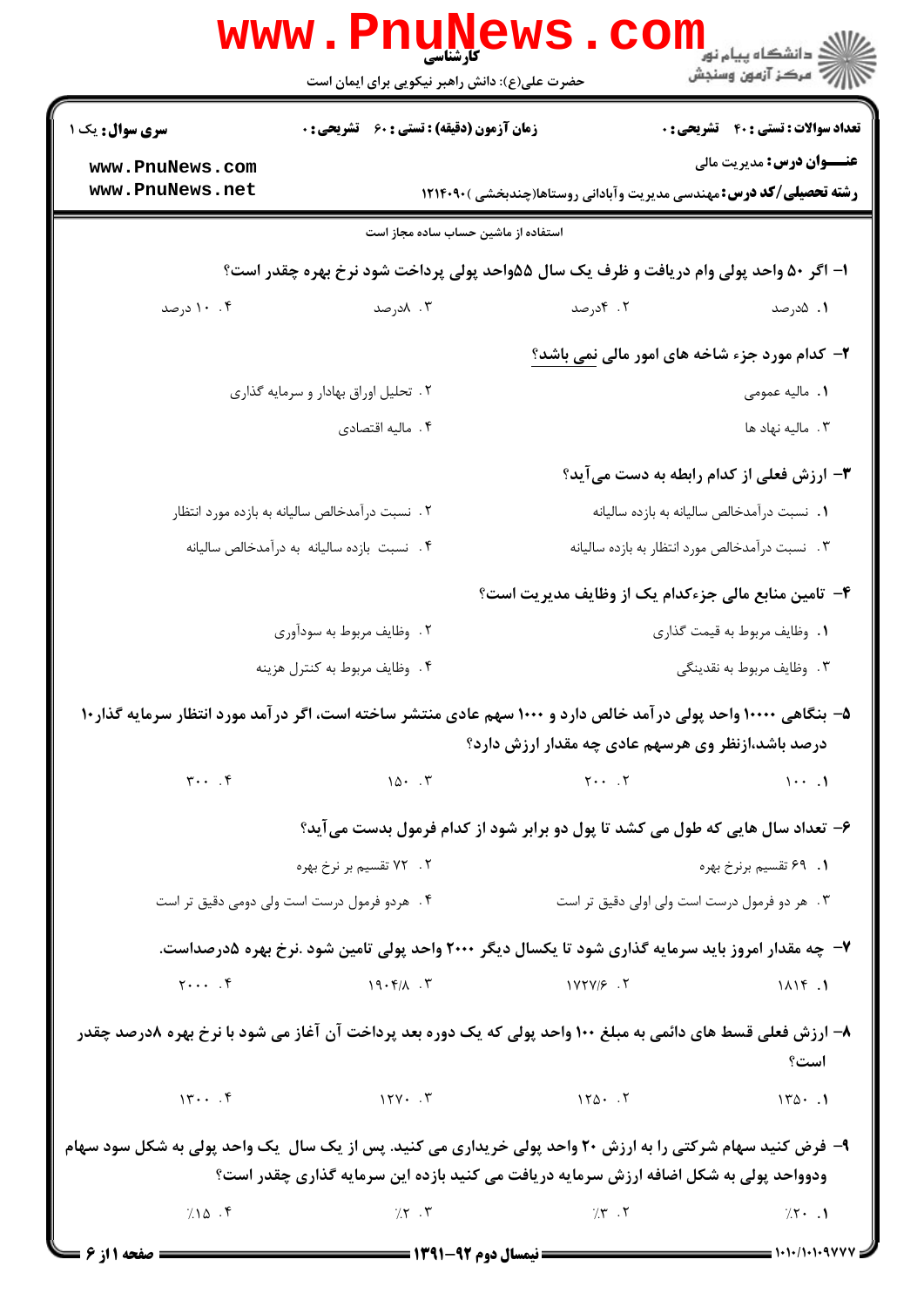|                                    | www.Pnune<br>حضرت علی(ع): دانش راهبر نیکویی برای ایمان است                                                                                                                                                                   |                                                                              | ر دانشگاه پيام نور ■<br> /> مرکز آزمون وسنجش |
|------------------------------------|------------------------------------------------------------------------------------------------------------------------------------------------------------------------------------------------------------------------------|------------------------------------------------------------------------------|----------------------------------------------|
| <b>سری سوال : ۱ یک</b>             | <b>زمان آزمون (دقیقه) : تستی : 60 ٪ تشریحی : 0</b>                                                                                                                                                                           |                                                                              | <b>تعداد سوالات : تستی : 40 ٪ تشریحی : 0</b> |
| www.PnuNews.com<br>www.PnuNews.net |                                                                                                                                                                                                                              | <b>رشته تحصیلی/کد درس:</b> مهندسی مدیریت وآبادانی روستاها(چندبخشی )۹۰۹۰۱۲۱۴۰ | <b>عنـــوان درس:</b> مدیریت مالی             |
|                                    | ∙ا− درصورتیکه انتظار برود قیمت سهام شرکتی بعد از یک سال ۵۵ واحد پولی، سود سهام آن در سال آتی ۲/۵ واحد پولی و                                                                                                                 | نرخ بازده مورد انتظار مساوی ۱۵ در صد باشد .قیمت امروز سهام چقدر است؟         |                                              |
| FA.                                | 9.7                                                                                                                                                                                                                          | $\Delta$ $\Upsilon$                                                          | $f.$ .                                       |
|                                    | 11– در این قبیل بازارها نه تنها اطلاعات مربوط به قیمتهای گذشته هیچ برتری در مورد انتخاب سرمایهگذاری ایجاد نمیکند ،<br>بلکه آگاهی از تمامی اطلاعات عمومی نیز برتری و مزیتی در مورد انتخاب سرمایهگذاری بهوجود <u>نمی</u> آورد. |                                                                              |                                              |
|                                    | ۲. بازارهای با کارآیی قوی                                                                                                                                                                                                    |                                                                              | ٠١. بازارهاي با كارأيي ضعيف                  |
|                                    | ۰۴ بازارهای با کاراًیی نیمه ضعیف                                                                                                                                                                                             |                                                                              | ۰۳ بازارهای با کارآیی نیمه قوی               |
|                                    |                                                                                                                                                                                                                              | ۱۲- کدام مورد در افزایش قیمت سهام اهمیت ندارد؟                               |                                              |
|                                    | ٢. تغييرروش استهلاك                                                                                                                                                                                                          |                                                                              | ۰۱ عملکرد حقیقی شرکت                         |
|                                    | ۰۴ آنچه در جریان نقدینه انعکاس می یابد                                                                                                                                                                                       | ۰۳ آنچه در دارائیها وبدهی انعکاس می یابد                                     |                                              |
|                                    | ۱۳- چنانچه ضریب پراکندگی دو طرح الف و ب به ترتیب ۰/۰۴ و ۱۶۳۲+ باشد در مورد ًمخاطره آنها کدام گزینه صحیح است؟                                                                                                                 |                                                                              |                                              |
|                                    | ٢. مخاطره طرح الف كمتر است                                                                                                                                                                                                   |                                                                              | ٠١. مخاطره طرح ب كمتر است                    |
|                                    | ۰۴ مخاطره دو طرح برابر است                                                                                                                                                                                                   |                                                                              | ۰۳ مخاطره طرح الف بيشتر است                  |
|                                    |                                                                                                                                                                                                                              | ۱۴- کدام گزینه در مورد قاعده تصمیم گیری هری مارکوویتز صحیح است؟              |                                              |
|                                    | ٠١ اوراق بهادار الف به اوراق بهادار ب ترجيح دارد اگربازده مورد انتظار طرح الف حداقل برابربا بازده مورد انتظار طرح ب باشد                                                                                                     |                                                                              |                                              |
|                                    | ٢ .   اوراق بهادار الف به اوراق بهادار ب ترجيح دارد اگربازده مورد انتظار طرح الف حداقل برابربا بازده مورد انتظار طرح ب باشد و واريانس طرح الف                                                                                |                                                                              | كمتر از واريانس طرح ب باشد                   |
|                                    | ۳. اوراق بهادار الف به اوراق بهادار ب ترجيح دارد اگربازده مورد انتظار طرح الف  بزرگتر ازبازده مورد انتظار طرح ب باشد                                                                                                         |                                                                              |                                              |
|                                    | ۰۴ اوراق بهادار الف به اوراق بهادار ب ترجيح دارد اگربازده مورد انتظاردو  واريانس دو طرح برابرباشد                                                                                                                            |                                                                              |                                              |
|                                    | ۱۵– اگر ۴۰ درصد از پول فرد در سهامی که بازده آن ۲۰ درصد و ۶۰ درصد بقیه در سهامی که بازده آن ۵ درصد است<br>سرمایهگذاری شود ، بازده واقعی کل سرمایهگذاری در مجموعه دارائیها چقدر است؟                                          |                                                                              |                                              |
|                                    |                                                                                                                                                                                                                              | 711.7                                                                        |                                              |
| 7.15.5                             | 75.7                                                                                                                                                                                                                         |                                                                              | $\lambda$ .                                  |
|                                    |                                                                                                                                                                                                                              |                                                                              |                                              |
|                                    |                                                                                                                                                                                                                              |                                                                              |                                              |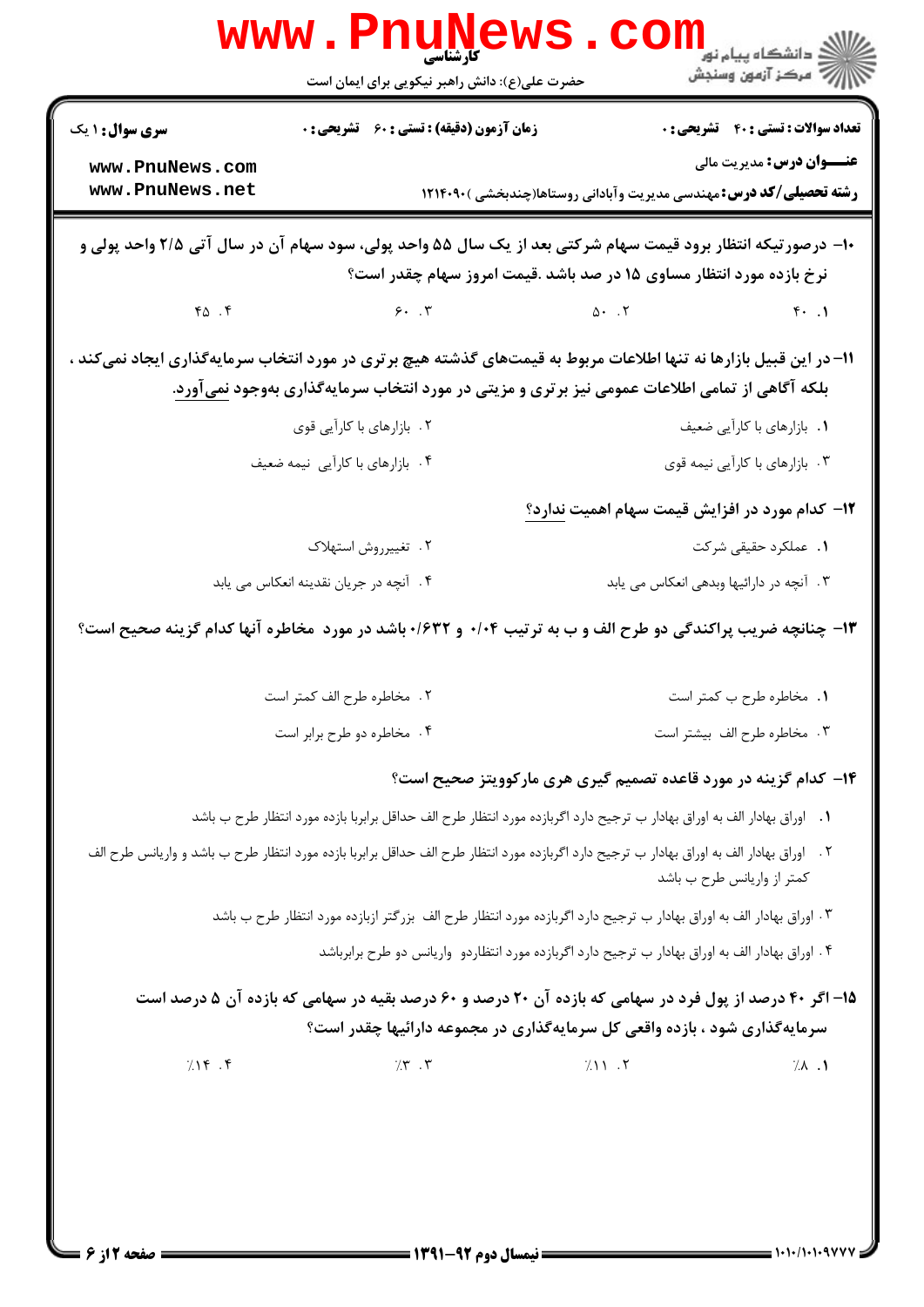|                                    | <b>WWW.FIIUNEWS</b><br>حضرت علی(ع): دانش راهبر نیکویی برای ایمان است                                                                                                                                                                                                                  | ڪ دانشڪاه پيام نور<br>ا∛ مرڪز آزمون وسنڊش    |
|------------------------------------|---------------------------------------------------------------------------------------------------------------------------------------------------------------------------------------------------------------------------------------------------------------------------------------|----------------------------------------------|
| <b>سری سوال : ۱ یک</b>             | <b>زمان آزمون (دقیقه) : تستی : 60 ٪ تشریحی : 0</b>                                                                                                                                                                                                                                    | <b>تعداد سوالات : تستی : 40 - تشریحی : 0</b> |
| www.PnuNews.com<br>www.PnuNews.net | <b>رشته تحصیلی/کد درس:</b> مهندسی مدیریت وآبادانی روستاها(چندبخشی )۱۲۱۴۰۹۰                                                                                                                                                                                                            | <b>عنـــوان درس:</b> مدیریت مالی             |
|                                    |                                                                                                                                                                                                                                                                                       | ۱۶– کدام گزینه صحیح <u>نیست</u> ؟            |
|                                    | ١. هرچه بتای سهام بزرگتر باشد، سهام بیشتر باعث افزایش مخاطره مجموعه سهام میشود                                                                                                                                                                                                        |                                              |
|                                    | ۲ .  بتای یک سهام خاص نشان می دهد که تا چه اندازه بازده آن ،با بازده سایر سهام موجود در مجموعه سازگاری دارد                                                                                                                                                                           |                                              |
|                                    | ۰۳ بتا نشان می دهد که تاچه اندازه نرخ های بازده سهام با وضعیت بازار هماهنگی دارد                                                                                                                                                                                                      |                                              |
|                                    | ۴ . چنانچه سهامی دارای بتای ۰/۵- باشد سرمایه گذاری بدون ریسک میباشد                                                                                                                                                                                                                   |                                              |
|                                    | ۱۷– فرض کنید که سرمایه گذاران انتظار دارند شرکت الف،پس از یک سال برای هر سهم سود سهام نقدی معادل ۲واحد پولی                                                                                                                                                                           |                                              |
|                                    | پرداخت کند و قیمت مورد انتظار سهام الف در آخر سال ۲۸ واحد پولی خواهد بود . چناچه قیمت جاری سهم ۲۵ واحد پولی                                                                                                                                                                           |                                              |
|                                    |                                                                                                                                                                                                                                                                                       | باشد ، نرخ بازده مورد انتظار چقدر است؟       |
|                                    |                                                                                                                                                                                                                                                                                       | 7.50.1                                       |
|                                    | ۱۸– فرض کنید که براساس آمار نرخ جایزه پذیرش مخاطره بازار ۶/۱٪ و خط بازارسهام بانرخ بهره بدون مخاطره ۷/۸٪ باشد.نرخ<br>بازده مورد نیاز بازار برای سهام دارای بتای ۱/۵ چقدر است؟                                                                                                         |                                              |
|                                    | $7.9/7.7$ $7.19/7.7$                                                                                                                                                                                                                                                                  | $1/\lambda\Delta/9$ .                        |
|                                    | ۱۹- فرض کنید که درگذشته سود سهام شرکت با نرخ ۶درصد در سال رشد داشته باشد و انتظار میرود که شرکت در آینده<br>۲واحد پولی سود سهام پرداخت کند .با فرض اینکه تغییراتی که باعث تغییر در انتظارات سرمایهگذاران شود ، پدید نیامده<br>است، و قیمت جاری سهام ۴۰ واحد پولی باشد $K_S$ چقدر است؟ |                                              |
|                                    | $\sqrt{2}$ $\sqrt{5}$ $\sqrt{7}$ $\sqrt{7}$ $\sqrt{7}$ $\sqrt{11}$ $\sqrt{7}$                                                                                                                                                                                                         | $\lambda$ . $\lambda$                        |
|                                    | <b>-۲-</b> اگر فرض کنیم که نرخ بهره بدون مخاطره ۷/۵ درصد، جایزه پذیرش مخاطره ۶درصد و بتای سهام مورد نظر ً یک باشد ،                                                                                                                                                                   | نرخ سود سهام عادی شرکت چقدر است؟             |
| 79.5                               | 7.7/0.7<br>$(1)$ $\cdot$ $\cdot$                                                                                                                                                                                                                                                      | 717/0.1                                      |
|                                    | <b>۲۱</b> - فرض کنید طرحی ۳۰۰۰واحد پولی هزینه سرمایهگذاری اولیه دارد و جریان نقدینهای برابر۲۴۰۰ واحد پولی در سال اول<br>و۱۴۴۰ واحد پولی در سال دوم ایجاد میکند . طول عمر طرح نیز دو سال است.نرخ بازده درونی چقدر است؟                                                                 |                                              |
| $7.79$ .                           | $\frac{1}{2}$ $\sqrt{11}$<br>$\gamma$ $\gamma$ . $\gamma$                                                                                                                                                                                                                             | 7.10.1                                       |
|                                    |                                                                                                                                                                                                                                                                                       | <b>۲۲</b> – کدام گزینه صحیح است؟             |
|                                    |                                                                                                                                                                                                                                                                                       |                                              |
|                                    | ۰۱ در برداشت بودجه بندی سرمایه ای۔ روش نرخ بازده درونی مناسب تر ازروش ارزش فعلی است<br>۲ . هر مسئله ای را که بتوانیم با روش نرخ بازده درونی حل کنیم ، باروش ارزش فعلی نیز قابل حل است                                                                                                 |                                              |
|                                    | ۰۳ هر مسئله ای را که بتوانیم با روش نرخ بازده درونی حل کنیم ، باروش ارزش فعلی قابل حل نیست                                                                                                                                                                                            |                                              |
|                                    | ۰۴ در برداشت بودجه بندی سرمایه ای۔ روش نرخ بازده درونی و روش ارزش فعلی یکی است                                                                                                                                                                                                        |                                              |
| صفحه 13 6 =                        | <b>ـــــــــــــــــ ن</b> یمسال دوم ۹۲- <b>۱۳۹۱ ـــــــــــــ</b>                                                                                                                                                                                                                    | $= 1.1.11.1.9$                               |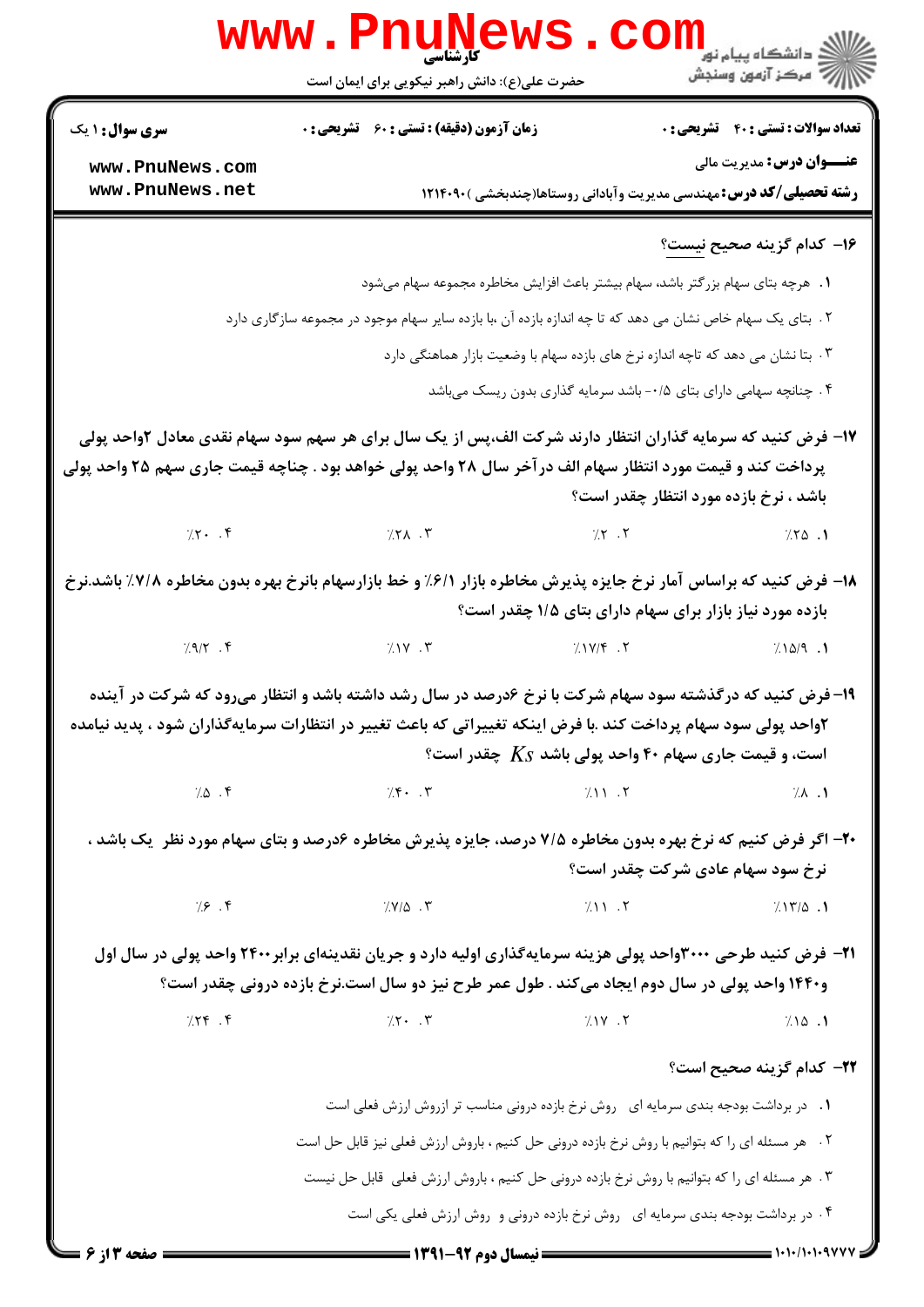|                                    | <b>WWW . P</b> I<br>کارشناسی<br>حضرت علی(ع): دانش راهبر نیکویی برای ایمان است |                                                                                 | ر دانشکاه پیام نور ■<br>ار <i>در دن آزمون</i> وسنجش |
|------------------------------------|-------------------------------------------------------------------------------|---------------------------------------------------------------------------------|-----------------------------------------------------|
| <b>سری سوال : ۱ یک</b>             | <b>زمان آزمون (دقیقه) : تستی : 60 ٪ تشریحی : 0</b>                            |                                                                                 | <b>تعداد سوالات : تستي : 40 - تشريحي : 0</b>        |
| www.PnuNews.com<br>www.PnuNews.net |                                                                               | <b>رشته تحصیلی/کد درس:</b> مهندسی مدیریت وآبادانی روستاها(چندبخشی )۱۲۱۴۰۹۰      | <b>عنـــوان درس:</b> مدیریت مالی                    |
|                                    |                                                                               | خریب تغییرات $(CV)$ یک توزیع احتمالی از کدام رابطه محاسبه میشود؟ $\bullet$      |                                                     |
|                                    | ٢. ارزش مورد انتظار / قيمت                                                    |                                                                                 | ١. ارزش مورد انتظار / انحراف معيار                  |
|                                    | ۰۴ انحراف معيار / ارزش مورد انتظار                                            |                                                                                 | ۰۳ قیمت / ارزش مورد انتظار                          |
|                                    |                                                                               |                                                                                 | ۲۴- ارزیابی فریکتو شامل چه مواردی است؟              |
|                                    | ۲. انعطاف پذیری،مخاطره،هزینه،کنترل، زمان بندی                                 |                                                                                 | ١. انعطاف پذیري،مخاطره،درآمد،كنترل، زمان بندي       |
|                                    | ۰۴ انعطاف پذیری،مخاطره،بازده مورد انتظار،کنترل، زمان بندی                     |                                                                                 | ۰۳ انعطاف پذیری،هزینه،دراًمد،کنترل، زمان بندی       |
|                                    |                                                                               | ۲۵– سود انباشته در کدام قسمت از ترازنامه منعکس می شود؟                          |                                                     |
| ۰۴ حقوق صاحبان سهام                | ۰۳ اسناد دریافتنی                                                             | ۰۲ بدهی ها                                                                      | ١. دارائي ها                                        |
|                                    |                                                                               | ۲۶– کدام نسبت ها نشان دهنده توانایی شرکت برای پاسخگویی به تعهدات کوتاه مدت است؟ |                                                     |
| ۰۴ سود آوري                        | ۰۳ فعالیت                                                                     | ۲. نقدینگی                                                                      | <b>۱.</b> اهرم مالي                                 |
|                                    |                                                                               |                                                                                 | ٢٧- نسبت سريع جزء كدام نسبت هاست؟                   |
| ۴. نقدینگی                         | ۰۳ اهرم مالي                                                                  | ٢. فعاليت                                                                       | ۰۱ سودآوری                                          |
|                                    |                                                                               | <b>۲۸</b> - نسبت بدهي به کل دارائيها جزء کدام نسبت هاست؟                        |                                                     |
| ۰۴ سودآوری                         | ۰۳ فعالیت                                                                     | ۰۲ اهرم مالي                                                                    | <b>۱.</b> نقدینگی                                   |
|                                    |                                                                               | <b>۲۹</b> - نسبت گردش موجودی کالا جزء کدام نسبت هاست؟                           |                                                     |
| ۰۴ سودآوري                         | ۰۳ فعالیت                                                                     | ۲. اهرم های مالی                                                                | <b>۱.</b> نقدینگی                                   |
|                                    |                                                                               | <b>۳۰</b> - نسبت حاشیه سود فروش چگونه بدست می آید؟                              |                                                     |
|                                    | ۲. از تقسیم فروش خالص به سود عملیاتی                                          |                                                                                 | ۰۱ از تقسم سود خالص به کل دارائیها                  |
|                                    | ۴ . از تقسیم بهره به کل دارائی ها                                             |                                                                                 | ۰۳ از تقسیم سود خالص به فروش                        |
|                                    |                                                                               |                                                                                 | ٣١– منابع وجوه نقدعبارت اند از:                     |
|                                    | ۲ . کاهش بدهیها                                                               |                                                                                 | ۰۱ كاهش دارائيها                                    |
|                                    | ۰۴ کاهش حقوق صاحبان سهام                                                      |                                                                                 | ۰۳ افزایش دارائیها                                  |
|                                    |                                                                               |                                                                                 |                                                     |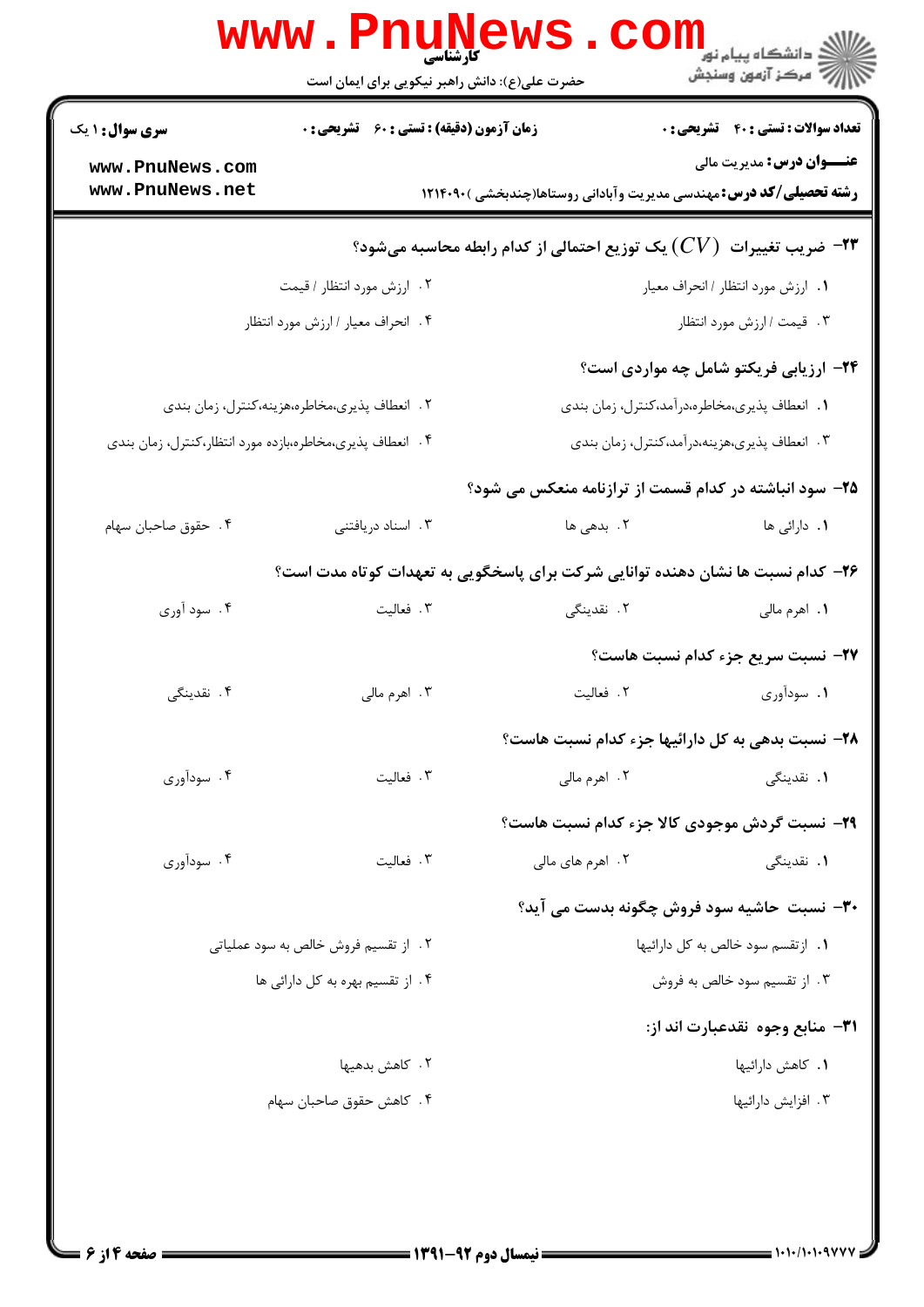|                                    | www.PnuNews                                        | دانشڪاه پيام نور<br>اڳ دانشڪاه پيام نور<br>اڳ مرڪز آزمون وسنڊش                                                                              |
|------------------------------------|----------------------------------------------------|---------------------------------------------------------------------------------------------------------------------------------------------|
|                                    | حضرت علی(ع): دانش راهبر نیکویی برای ایمان است      |                                                                                                                                             |
| <b>سری سوال : ۱ یک</b>             | <b>زمان آزمون (دقیقه) : تستی : 60 ٪ تشریحی : 0</b> | <b>تعداد سوالات : تستی : 40 - تشریحی : 0</b>                                                                                                |
| www.PnuNews.com<br>www.PnuNews.net |                                                    | <b>عنـــوان درس:</b> مديريت مالي                                                                                                            |
|                                    |                                                    | <b>رشته تحصیلی/کد درس:</b> مهندسی مدیریت وآبادانی روستاها(چندبخشی )۲۱۴۰۹۰                                                                   |
|                                    |                                                    | 32- مصارف وجوه نقد عبارت اند از:                                                                                                            |
|                                    | ۰۲ افزایش بدهی ها                                  | <b>۱.</b> کاهش دارائی ها                                                                                                                    |
|                                    | ۰۴ افزایش دارائیها                                 | ۰۳ افزایش حقوق صاحبان سهام                                                                                                                  |
|                                    |                                                    | ۳۳– کدام گزینه جزءهزینه های عملیاتی نیست؟                                                                                                   |
| ۰۴ هزينه اداري                     | ۰۳ هزينه فروش                                      | ۰۲ پرداخت بهره<br><b>۱.</b> پرداخت اجاره                                                                                                    |
|                                    |                                                    | ۳۴- چنانچه دارائی های شرکتی ۹۰۰۰۰۰ ریال،موجودیهای آن ۳۵۰۰۰۰۳ریال و بدهیهای جاری آن ۴۵۰۰۰۰۰ریال باشد. نسبت آنی<br>برای این شرکت چقدر است؟    |
|                                    | $1/\Upsilon \Delta$ $\Upsilon$                     | $Y/1.7$ $Y/1.1$                                                                                                                             |
|                                    |                                                    | ۳۵- نظام دوپونت چه معیاری را ابداع کرد؟                                                                                                     |
|                                    | ٠٢ محاسبه حقوق صاحبان سهام                         | ٠١. محاسبه سود خالص                                                                                                                         |
|                                    | ۰۴ محاسبه بازده سرمايه گذاري                       | ۰۳ محاسبه بدهی ها                                                                                                                           |
|                                    |                                                    | ۳۶- هزینه حقوق کارکنان اجرایی جزء کدام دسته از هزینه هاست؟                                                                                  |
|                                    | ۰۲ هزینه های ثابت                                  | ۰۱ هزینه های متغیر                                                                                                                          |
|                                    | ۴. هزینه های متغیر                                 | ۰۳ هزینه های متغیر برای تولید یک واحد                                                                                                       |
|                                    |                                                    | ۳۷- چنانچه قیمت فروش هر واحد ۱۵ ریال،هزینه های ثابت ۲۰۰۰۰۰ریال و هزینه متغییر هر واحد ۱۰ ریال باشد ،نقطه سربسر در<br>چند واحد از تولید است؟ |
| 9                                  | $0 \cdots$ . $\mathbf{r}$                          | $F \cdots$ . $V$<br>$\cdots$ .                                                                                                              |
|                                    |                                                    |                                                                                                                                             |
|                                    |                                                    | ۳۸- درجه اهرم عملیاتی از کدام رابطه بدست می آید؟<br>1. درصد تغيير سود قبل از ماليات و بهره تقسيم بر درصدتغيير حجم فروش                      |
|                                    |                                                    | ٢. درصد تغيير سود قبل از ماليات و بهره ضرب درصدتغيير حجم فروش                                                                               |
|                                    |                                                    | ۰۳ درصد تغییر سود قبل از مالیات و بهره منهای درصدتغییر حجم فروش                                                                             |
|                                    |                                                    | ۰۴ درصد تغییر سود قبل از مالیات و بهره بعلاوه درصدتغییر حجم فروش                                                                            |
|                                    |                                                    |                                                                                                                                             |
|                                    |                                                    |                                                                                                                                             |
|                                    |                                                    |                                                                                                                                             |
|                                    |                                                    |                                                                                                                                             |